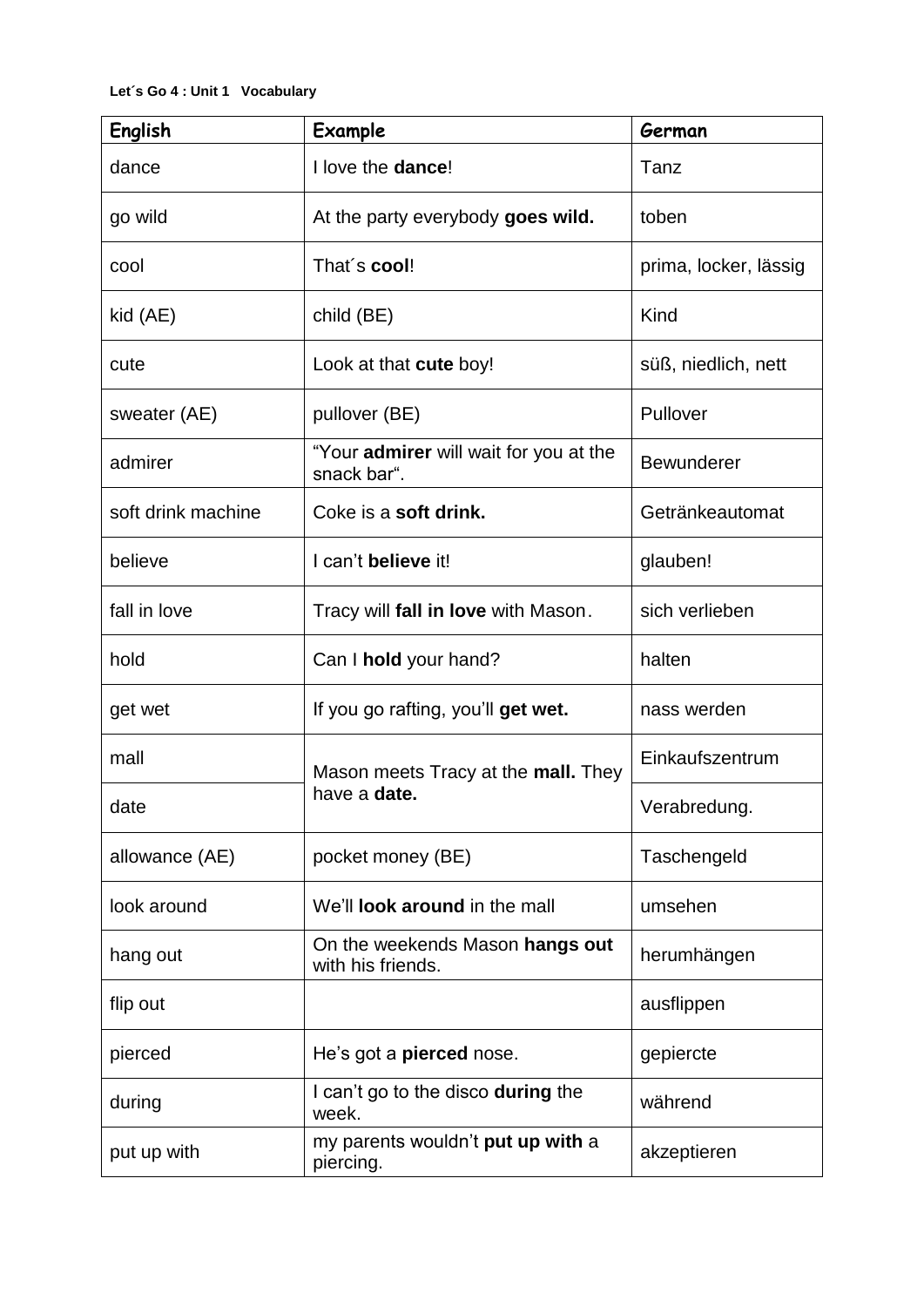| decision     | I don't know what to do. I must make<br>a decision.  | Entscheidung                        |
|--------------|------------------------------------------------------|-------------------------------------|
| give in      | Sometimes I must give in.                            | nachgeben                           |
| store (AE)   | shop (BE)                                            | Geschäft                            |
| experience   | Mason has got a lot of experience<br>with piercings. | Erfahrung                           |
| piercing     | You must take care of your piercing.                 | Piercing                            |
| take care    |                                                      | aufpassen                           |
| take up time | A piercing doesn't take up a lot of<br>time.         | Zeit in Anspruch<br>nehmen / dauern |
| ring         |                                                      | Ring                                |
| eyebrow      |                                                      | Augenbraue                          |
| nose         |                                                      | <b>Nase</b>                         |
| lip          |                                                      | Lippe                               |
| spend        | Tracy spends all day with her<br>parents.            | verbringen                          |
| mom          |                                                      | Mama                                |
| at least     | At least you don't want a tattoo.                    | wenigstens                          |
| at all       | Her parents don't like the idea at all.              | überhaupt                           |
| fact         | Some facts about piercings.                          | <b>Tatsache</b>                     |
| state        |                                                      | Staat / Bundesstaat                 |
| religion     |                                                      | Religion                            |
| needle       | The needle must be clean                             | <b>Nadel</b>                        |
| infection    |                                                      | Infektion                           |
| professional |                                                      | professionell /<br>fachmännisch     |
| sensitive    | Some parts of the face are <b>sensitive</b> .        | empfindlich                         |
| cost         | A piercing costs \$60.                               | kosten                              |